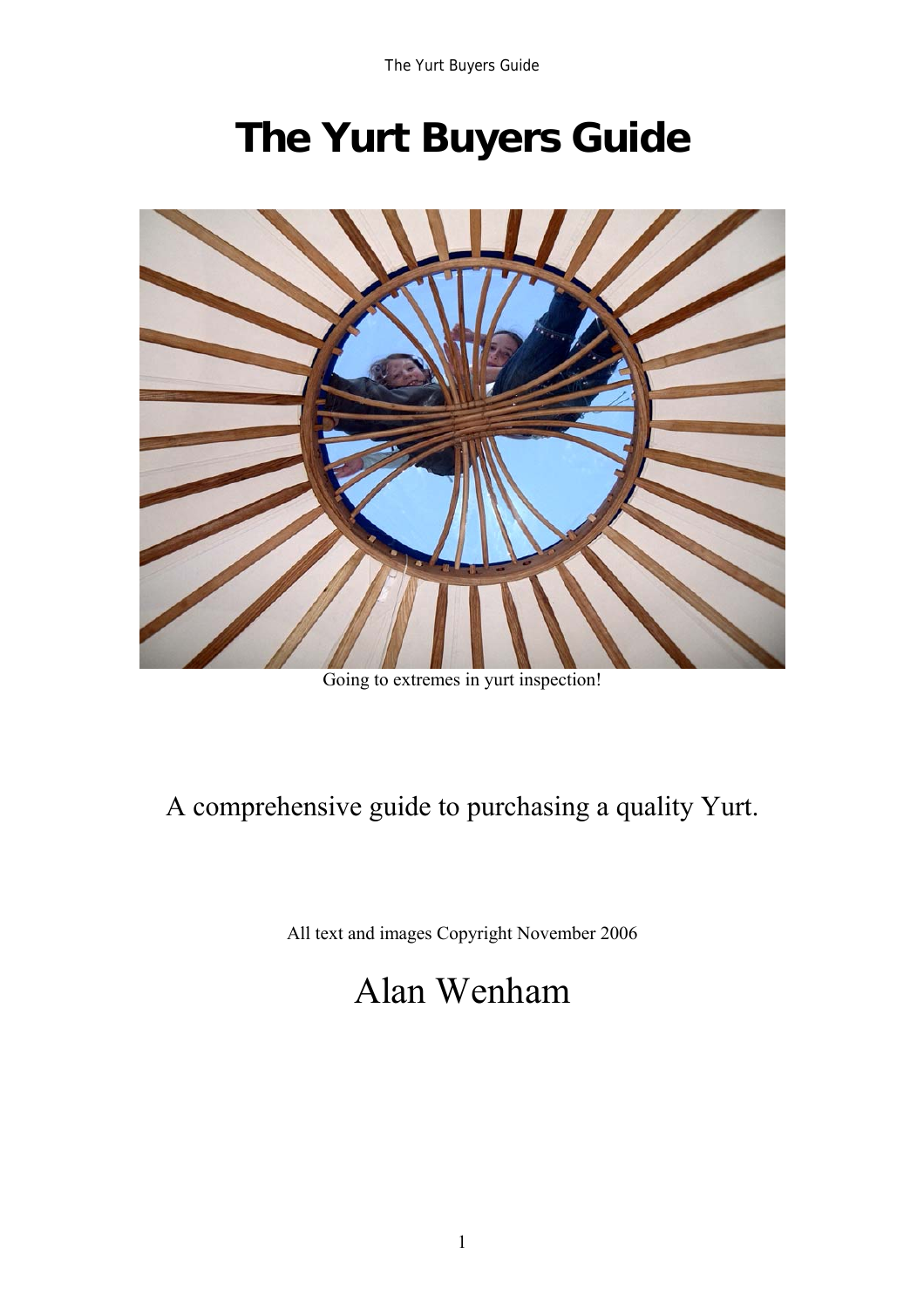#### **INTRODUCTION**

With the huge increase in interest and production of Yurts over the last few years I have been repeatedly asked how you tell the difference between them all. So it was suggested I produced a buyer's guide. I have done my best to produce an impartial guide to all the things to look for when buying a Yurt. Please remember, a well made Yurt takes time and a lot of skill to produce, and is therefore unlikely to be cheap, but it will give many years of priceless pleasure.

#### **TERMINOLOGY**

A lot of people use different words for all the elements of the Yurt, Khana for the trellis wall on Mongolian Gers etc, but I prefer to keep to simple English descriptions. I feel it makes for easier conversations and quicker understanding, plus there are several styles of yurt all using different languages. We build Kyrgyz style Yurts and my Kyrgyz pronunciation leaves a lot to be desired!

The only designations I use regularly are Ger for Mongolian style tents and Yurt for bentwood style yurts.

#### **STYLES**

There are three main styles available, all structurally the same but with regional and ideological differences. All these are available UK made or imported.

1/ The Mongolian Ger. This is a heavily framed Yurt often requiring internal supports for the roof. The identifying feature is the straight roof rib, giving a very angular profile. Price wise the Ger is slightly easier to produce than the bentwood Yurts so usually fits into the middle price bracket.

2/ Bentwood Yurt. This version covers a large geographical area and is often referred to by region, usually Kyrgyz, Turkmenistan or Uzbek. However they all have the curved roof rib, giving a softer rounded profile. The bentwood Yurts have more headroom than the Mongolian Ger. These Yurts are the most labour intensive so are usually the higher priced of the Yurts.

3/ The American Yurt. This often looks much like the Mongolian Ger but has been modernised. Features like Plexiglas domes, nylon or aluminium rivets and aircraft steel cable replacing the traditional tied trellis and webbing tension band. They are usually framed in Douglas or other similar softwoods. The frames have been simplified a great deal and are quicker to make so these Yurts tend to be the cheapest in the range. The trellis has much more of a diamond shape to it when constructed; this is so the trellis doesn't have to be steam bent.

Both the Mongolian Ger and bentwood Yurts are available as machined wood or coppice wood framed, usually in British hardwood, usually Ash. Imported frames are usually willow.

The American style Yurts are usually made in production softwood, like Douglas, but not always.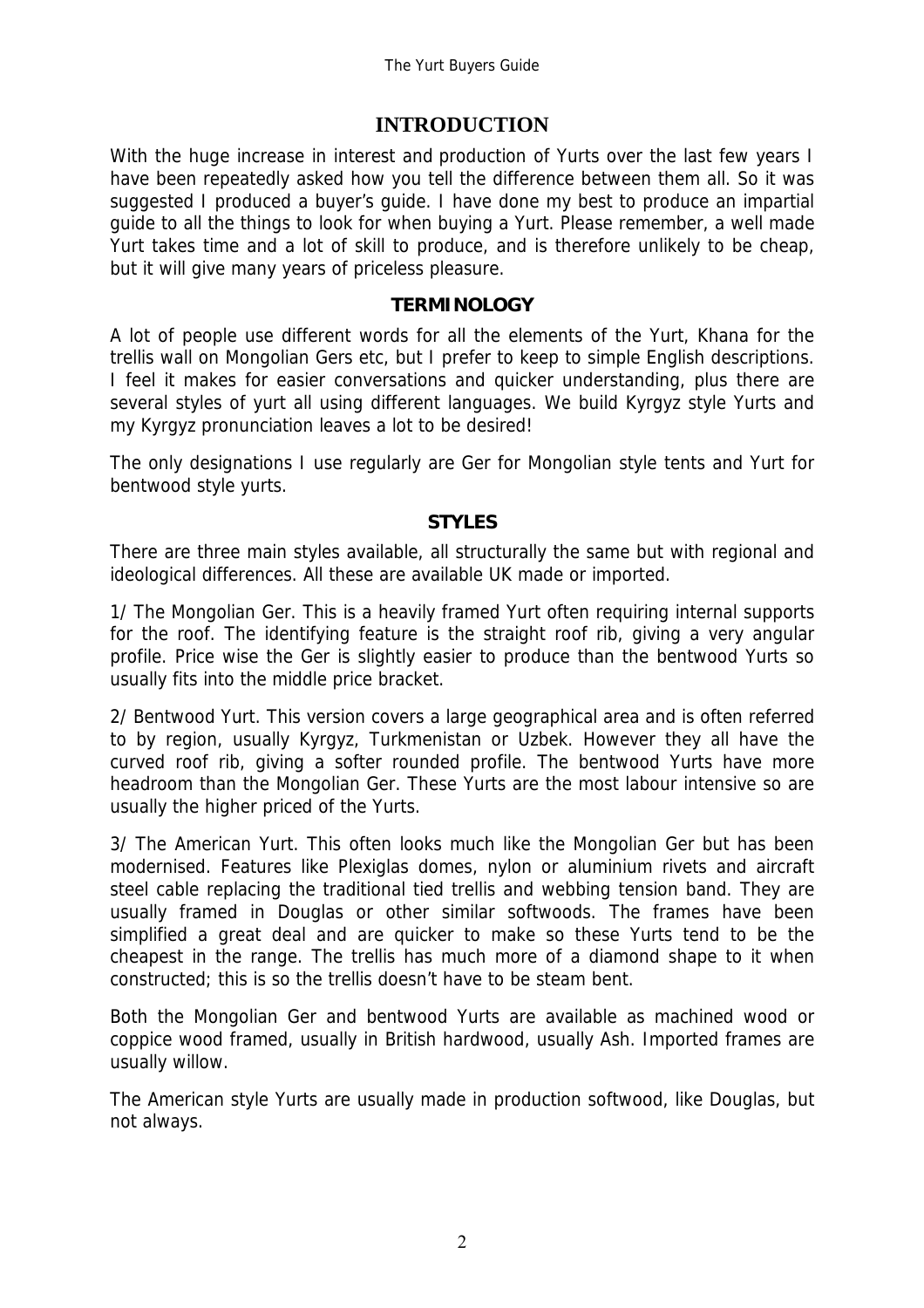The Yurt Buyers Guide



#### **THE WOOD**

The best wood for Yurts is Ash. It has been used for years for tool handles, aircraft and car frames, bows etc. for its shock absorbing properties. It is relatively light for a hardwood but very strong.

Hazel is often seen in Yurt frames but it has a tendency to go brittle very quickly. I would avoid it.

Willow is OK but if fast grown is not very strong; the roof rib tips often break off.

Sweet Chestnut is a good second to Ash and gives a dark coloured frame. It resists rot well, but if the cover and groundsheet have been made well this should not be an issue.

Oak is simply too heavy and expensive, but still makes a great Yurt as long as you don't want to move it too often!

#### **COPPICED OR PLANKED TIMBER?**

This choice is mainly down to taste but here are a few pointers to look out for.

Coppiced timber gives a 'rustic' looking Yurt, all the timber will be round in section and will have natural 'wiggles' in the length. This can make it a little more difficult to transport as it doesn't pack down too neatly. It is usually guaranteed to be British grown, and is a very sustainable production method for timber.

Planked wood makes for a very smart clean lined Yurt and it does pack down well, useful if you move around a lot with your Yurt. Check where the timber is from if you are concerned about sustainability.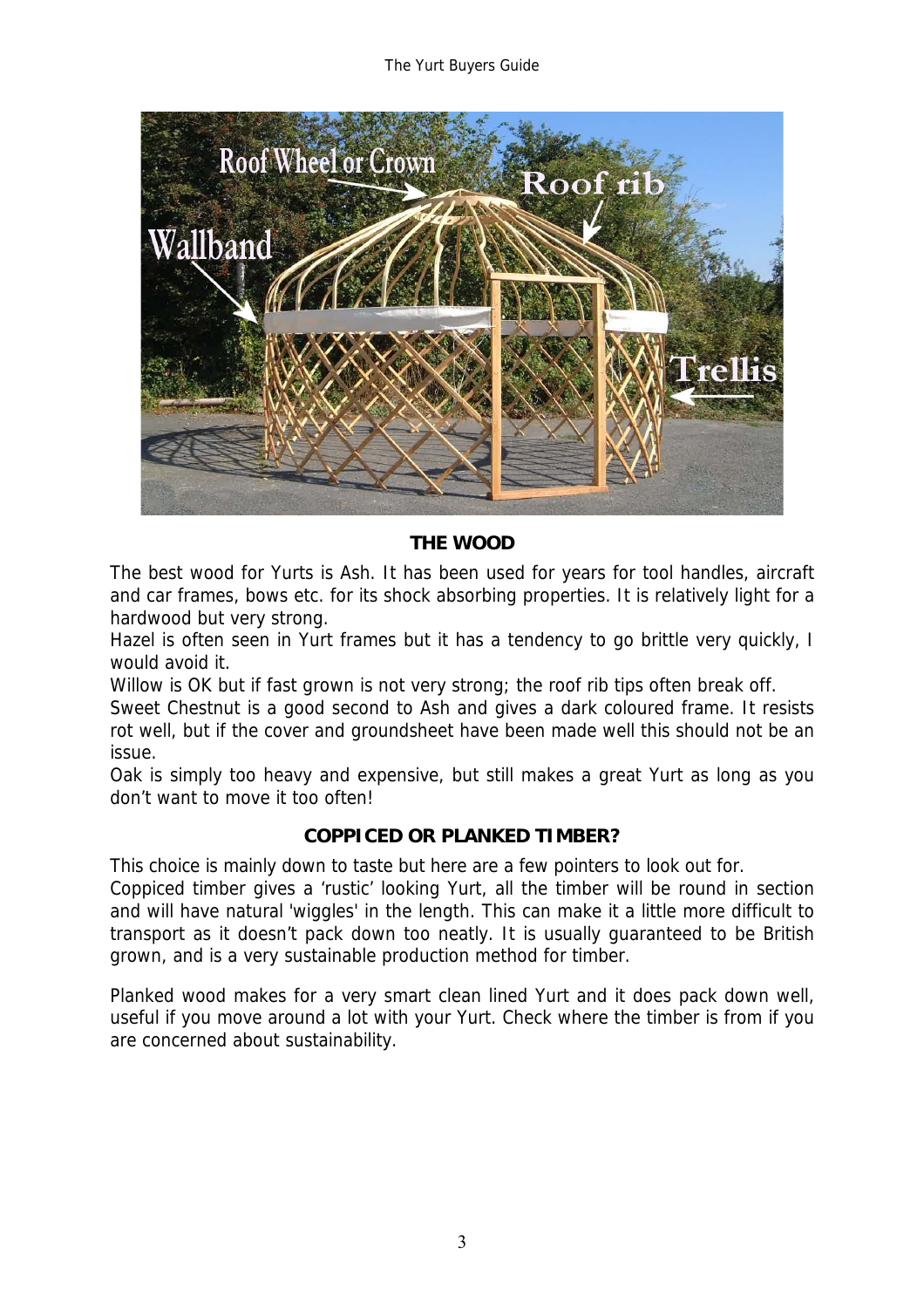#### **FRAME**

With all Yurts look at the roof wheel (or crown as it's sometimes called) first. The look of the wheel is a good pointer to the overall quality of the Yurt; it's the hardest piece to make well.

The roof wheel needs to be reasonably round; badly misshapen wheels will allow roof ribs to drop out. Check that the two sections of the wheel have been properly joined, either with several angled wooden pegs and glue, or copper clouts and washers and glue. Look for good finish to the wheel, no gouges splits or loose cross bars, and certainly no filler! The cross bars should be neatly tied at the centre point. Mongolian Ger style wheels are often made from laminated sections or blocks of timber. Check all the joints and glue for a neat tight finish.

#### **COPPICED FRAMES**

Look for a clean smooth finish to the timber. The trellis sections should fold up reasonably neatly, if the poles in the trellis are too irregular the trellis wont pack down well. Also check the regularity of the knotting, if it's not accurate and regular the trellis won't fold up at all. Look for a well finished knot tied tightly to the frame. Loosely tied frames flop all over the place and lose their structural integrity. Poorly tied or finished knots can come undone. Avoid any frames that have bolts or any metal fittings in the trellis, they catch on clothing and wear the trellis joints until they break. Nylon rivets in American style yurts are fine.



The trellis should also have been steam bent. When folded up the trellis should have a pronounced curve like a bracket - (. If it doesn't and is flat, when set up the Yurt will look like this - ) ( This is what I call a waisted Yurt, it has a waist and it wastes internal space, it is also structurally weaker than a properly steam bent trellis. Overly bent trellis can give the yurt a belly, making the canvas a poor fit. Larger yurts need less curve in the trellis due to the larger radius.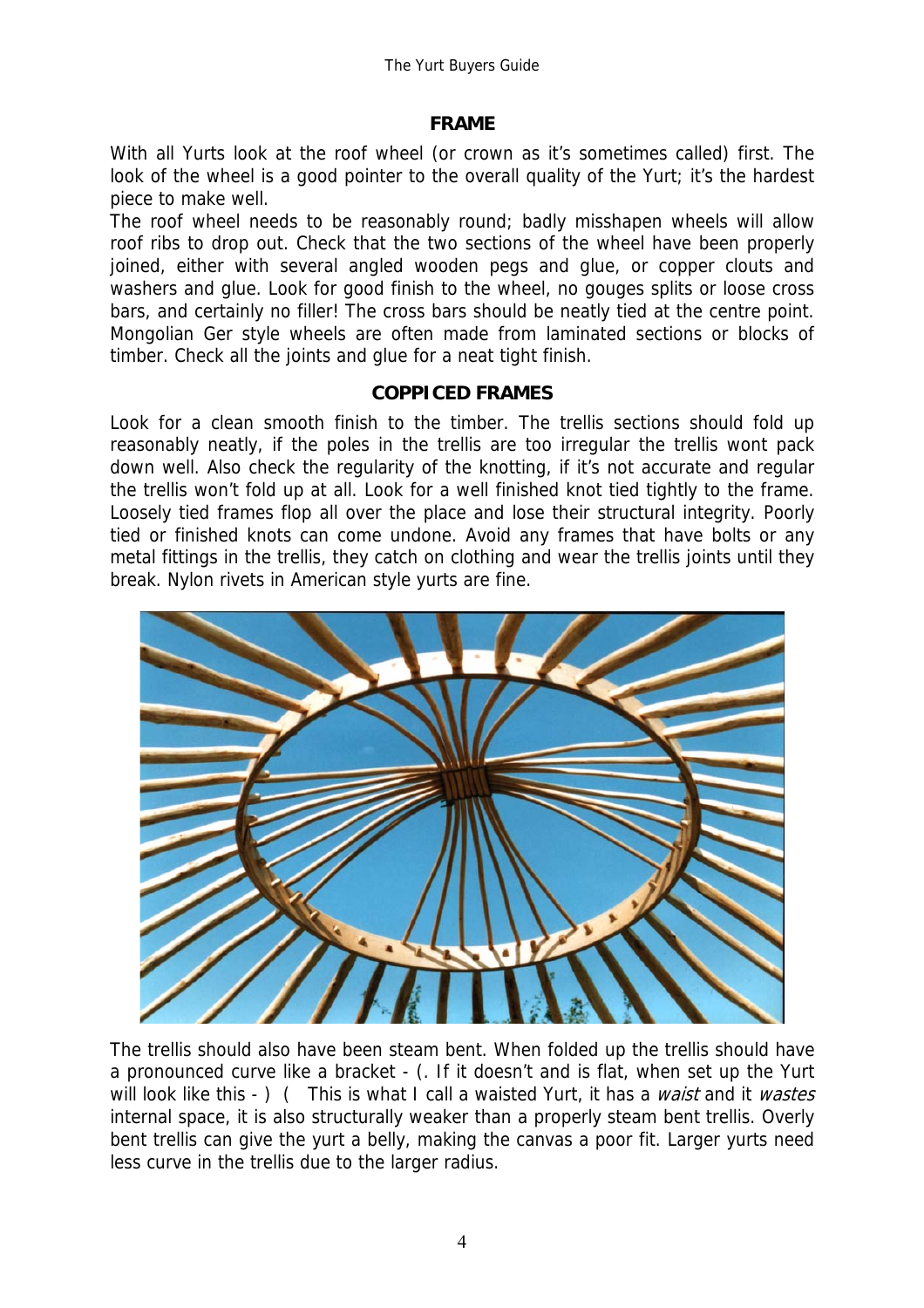Ideally when set up you will have a vertical wall to your yurt. This not only looks the best it is structurally the strongest.

The roof ribs need to be reasonably regular, with a good curve to the bottom of the rib, if it's a bent wood Yurt. If they are very misshapen the Yurt can be difficult to erect and even be unstable. Check the tip that fits into the wheel, it should be sturdy and pass through the wheel a good couple of inches. It should also fit the hole in the wheel well, and be square if the Yurt is a bentwood Yurt; round is fine on a Mongolian style. The square fitting prevents the roof rib from twisting.

Imported 'original' Yurts are made with a lot more roof ribs and the trellis is much closer set so giving a heavier overall frame. The trellis sections are tied with rawhide, which if they get damp become loose and can drop out.

#### **PLANKED WOOD FRAMES**

Again look for a clean smooth finish to the timber. The trellis sections should fold up very neatly, check the regularity of the knotting, if it's not accurate and regular the trellis won't fold up. Look for a well finished knot tied tightly to the frame. Loosely tied frames flop all over the place and lose their structural integrity. Poorly tied or finished knots can come undone. Avoid any frames that have used bolts or any metal fittings in the trellis, they catch on clothing and wear the trellis joints until they break.

The trellis should also have been steam bent. When folded up the trellis should have a pronounced curve like a bracket - (. If it doesn't and is flat, when set up the Yurt will look like this - ) ( This is what I call a wasted Yurt, it has a waist and it wastes internal space, it is also structurally weaker than a properly steam bent trellis. American style Yurts don't usually have steam bent trellis, they rely on the framework being more upright forming diamonds rather than squares so the poles don't bisect the circle so steeply.



Note the 'floating' roof ribs, sitting on the steel cable in the American Yurt compared to the UK and original Yurts, which are tied to the trellis. Also note the pronounced diamond shape in the American trellis.

The roof ribs need to be reasonably regular, with a good curve to the bottom of the rib, if it's a bent wood Yurt. Check the tip that fits into the wheel, it should be sturdy and pass through the wheel a good couple of inches. It should also fit the hole in the wheel well, and be square if the Yurt is a bentwood Yurt; round is fine on a Mongolian style. The square fitting prevents the roof rib from twisting.

Overall you should look for attention to detail and finish, if the frame is poorly finished with sharp edges and splinters give it a miss. A good frame will have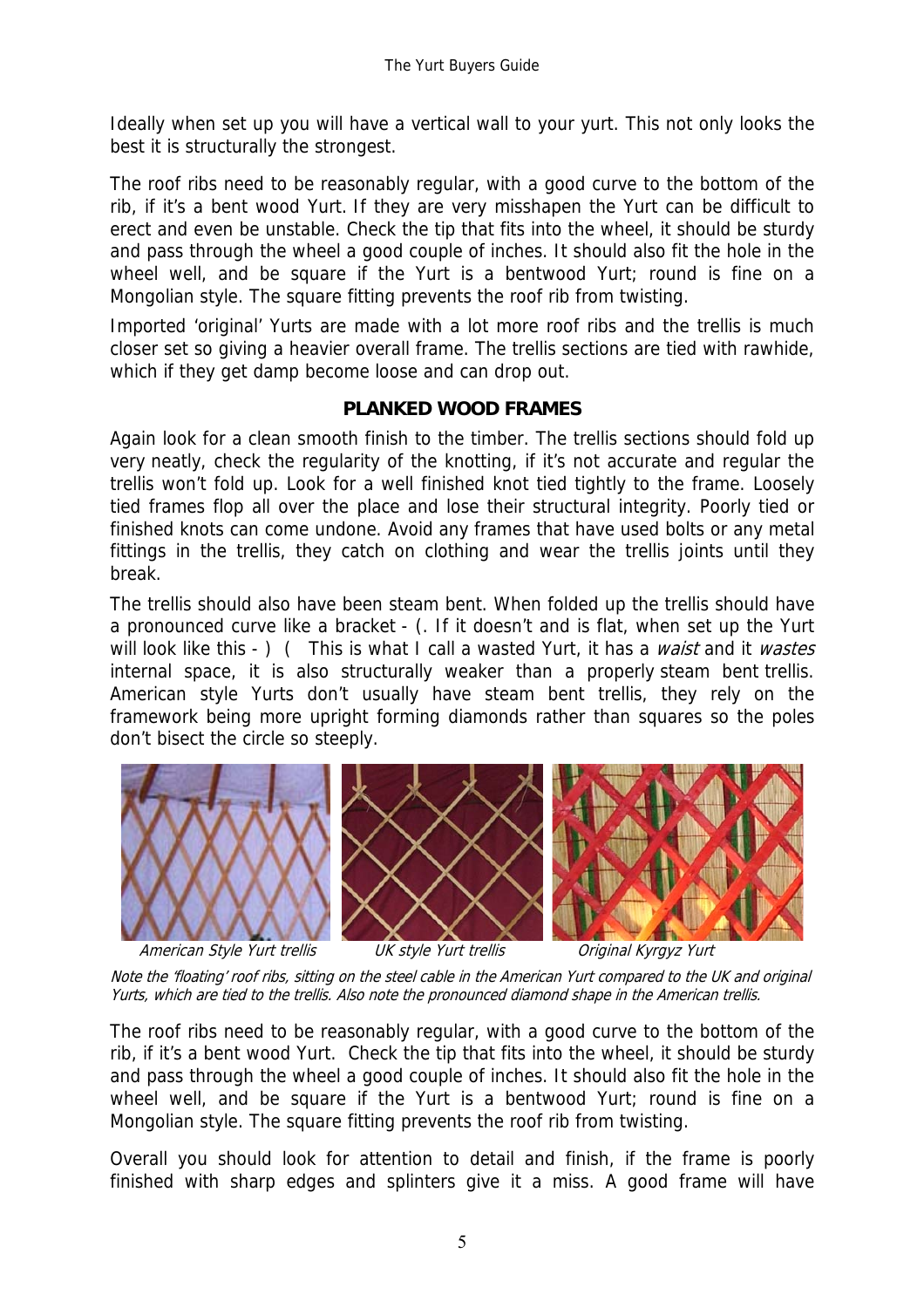smoothed edges, either finished by hand with a drawknife or rounded with plane or router. The timber will be pleasant to handle and shouldn't have lots of knots which will weaken the frame.

Of course you can't get round all the Yurt makers to view first hand, but a good maker will always be happy to send you a few detailed photographs of their work.

#### **THE DOORFRAME**

The doorframe is the linchpin of the whole Yurt, everything hangs off it and it is the first part of the frame any visitor will see. It's the last thing most frame makers make and it can let the whole Yurt down, literally, if it isn't done well.

A good doorframe will be sturdily made, and if it packs down will have good solid joints so the doorframe won't flex too much. It has to take the full weight of the Yurt through the tension or wall band so it can't be flimsy.

Personally I like to see a doorframe made from planked timber whatever the frame is made from. It should hold the trellis in place and not allow it to protrude into the door space. If the trellis sticks out into the door space it can catch clothes and jackets and is at small children's face height.

The top of the door frame should be designed to hold the roof ribs in pace over the door, so they don't protrude beyond the face of the door and interfere with the cover fit.

#### **FRAME FINISH**

The final finish to the frame can be either oiled showing the natural grain in the timber or painted. Either is fine, but look carefully at painted frames to make sure the paint isn't hiding timber with a lot of knots or fast grown timber with wide grain spacing. With painted frames, check the provenance of the paint; ensure it has no lead or other unwanted additives.

#### **THE COVERS**

The canvas covers are often overlooked as secondary to the frame, which simply comes from the fact that most Yurt makers come at it from the woodwork side and have to learn about canvas afterwards. Albion Canvas however are the only yurt company to come at it the other way round and has unparalleled experience with tents and canvas.

So let's start with the basics – canvas. There's a lot of canvas out there varying widely in quality, proofing finish and weight.

Standard covers should be in 393gsm (grams per square metre) or 12oz per square yard. Lighter canvas than that is really only suitable for small tents. Heavier covers are fine – 490gsm/15oz etc, but are unnecessarily heavy if you are only using your Yurt in the garden or camping etc. Heavy covers are for semi permanent Yurts.

The canvas can either be 100% cotton or a polyester cotton mix.

#### **SHRINKAGE**

Don't forget the covers will shrink, so if the cover fits dead tight, check that it has been pre-shrunk, if it hasn't you may find it won't fit after a good downpour. Canvas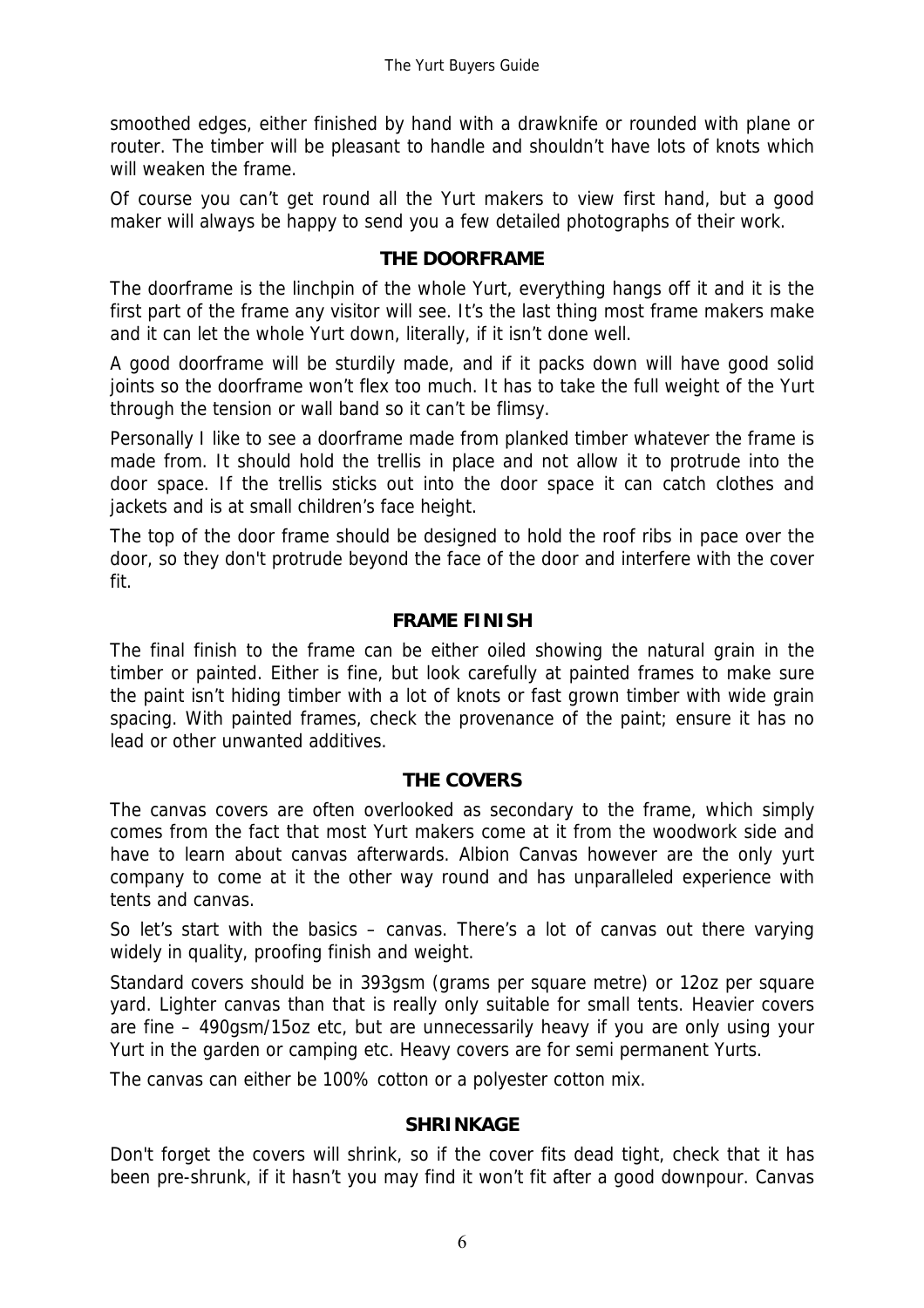will shrink 3 - 5%, but it also stretches! Canvas also shrinks in different directions different amounts. All fabric has a WARP and a WEFT; the WARP runs the length of the fabric roll and shrinks 3 –5% on average. The WEFT runs across the width of the fabric (from WEFT to WIGHT is how it's remembered!) and shrinks hardly at all. Different manufacturer's canvas shrinks different amounts so it should never be mixed in a cover, although different batches are fine and can be seen in a subtle colour change in the fabric. So as you can see, getting a good fit is a real art requiring first class patterning skills and experience.



16ft Albion Canvas Yurt

The canvas should be professionally proofed to get the longest life from your canvas. It should have a waterproof coating with a rot inhibitor. The rot inhibitor slows down the formation of mildew and mould, it can't stop it but it does help. The proofing should also contain a fire retardant; this will protect you and your investment! It won't stop the canvas burning but it will slow it and will extinguish when the source of ignition is removed. I have heard too many stories of tipi and Yurt fires through non-use of fire retardant canvas just to save a few pence per metre on the canvas!

If you are going to use your Yurt for a commercial venture at events you will be required to have fire retardant canvas and be able to prove it! Ask your maker for a fireproofing certificate and keep it safe with your receipt for the Yurt.

**Mould and Mildew –** This is one of the biggest problems with canvas, and causes the most heated conversations. Cotton is a natural material and left to its own devices will naturally break down, rot and return to the earth. This process begins with fungus otherwise known as mould or mildew growing on the canvas. Mould and mildew loves damp warm atmospheres. All good quality canvas has a rot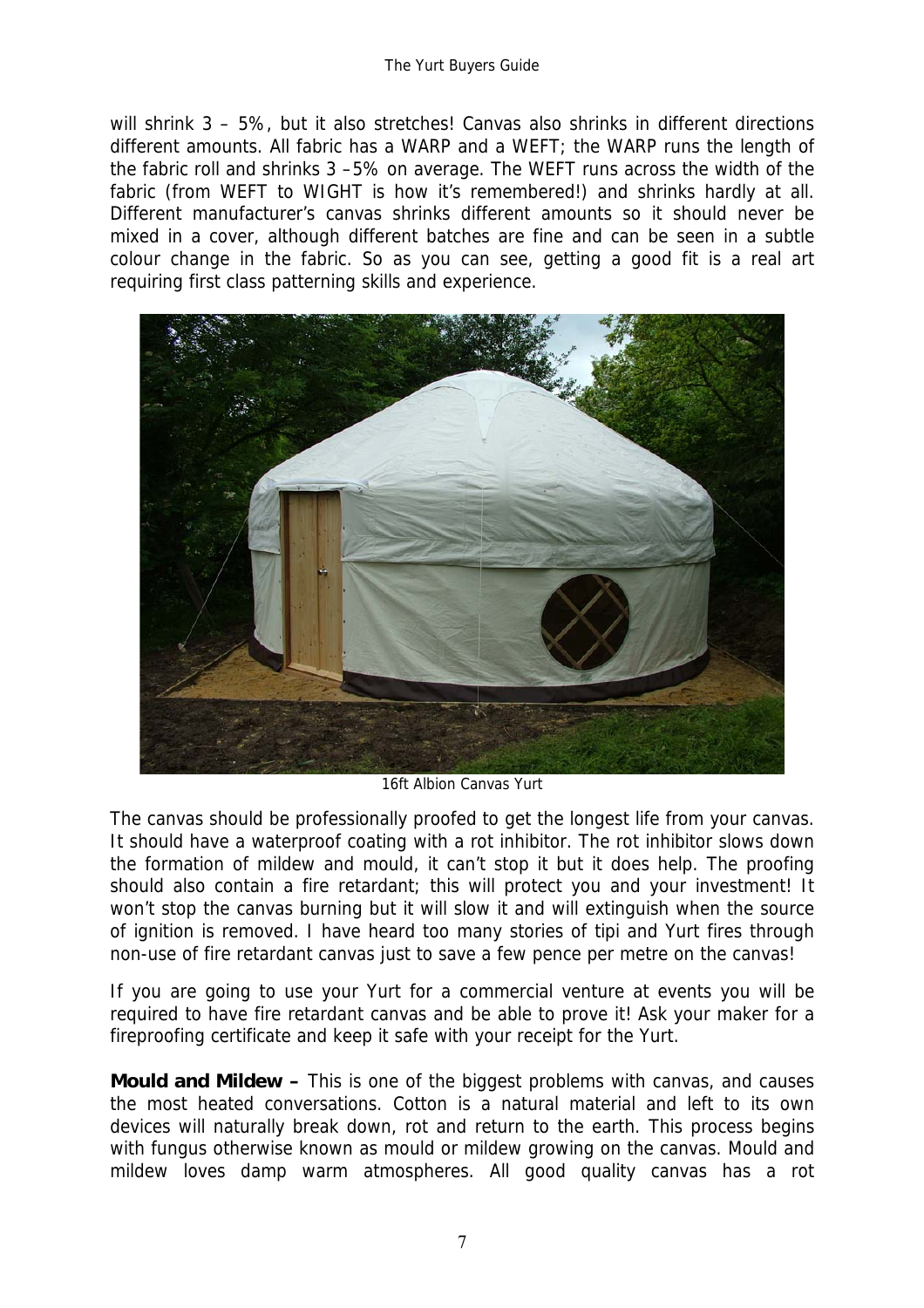inhibitor/fungicide applied along with the waterproofing but it can only do so much and eventually the mould and mildew will persevere. The only way to prevent this happening is to keep the canvas dry and aired by constant use of the yurt. Wood burners help a great deal because of the warmth but also because they draw air through the yurt. Placement of the yurt can also be a contributing factor, see below. Mould and Mildew spores are different across the world, so ensure your canvas has been proofed in the UK for the British environment.

Mould and mildew growth is not the responsibility of the cover maker as it is beyond their control. If you get mould starting, don't ignore it, deal with it immediately! Albion Canvas can supply a mould and mildew stain remover and a re-proofing solution to halt the situation. You must then assess your situation to prevent recurrence of the mould, if you are unsure of a solution contact your supplier for sound advice, which is another reason to always purchase from an experienced well established supplier.

**Coloured canvas** can make for a dark Yurt and the colour often rubs off onto the frame and hands. The colour can also fade due to ultraviolet light; particularly in the red end of the spectrum (yellow often goes grey very quickly). Dark coloured Yurts also get very hot in the summer; white ones stay cool and light.

**Waterproofing** – canvas is not 100% waterproof; it is a natural breathable fabric, which is what makes it pleasant to spend time in a canvas tent. However with a good proofing you shouldn't have any problems with keeping the water out.

#### **STITCHING**

The stitching should be neat and regular with a moderate sized thread. Yurts are frame tents and don't need heavy thick thread like you would see in a marquee. Ideally the thread should be a poly-cotton; this is for strength and durability. A lot of imported tents I have come across are sewn in a pure cotton thread, which rots and the tent then falls apart. The polyester gives the thread its strength and long life whilst the cotton helps to fill the stitch hole and seal it.

#### **SEAMS**

The two most common seams you will see are the lapped seam and the cut and fell. The lapped seam is a seam mostly used in traditional marquee manufacture and isn't suitable for use in Yurt covers. It looks like it sounds, one edge of a sheet of canvas is simply lapped over another and they are sewn together. There is no barrier to the movement of water into the seam with a lapped seam and it leaves the woven coloured seam guide visible.

Cut and fell seams are where the canvas is sewn together face to face then opened out. One half of the seam is then trimmed off and the other half is rolled over the first half and sewn down. There should be no raw edges visible. This seam locks the edges of the canvas together and excludes water.

There should not be any cut edges of canvas visible anywhere on a Yurt cover, it is poor workmanship and the canvas will fray and eventually come apart.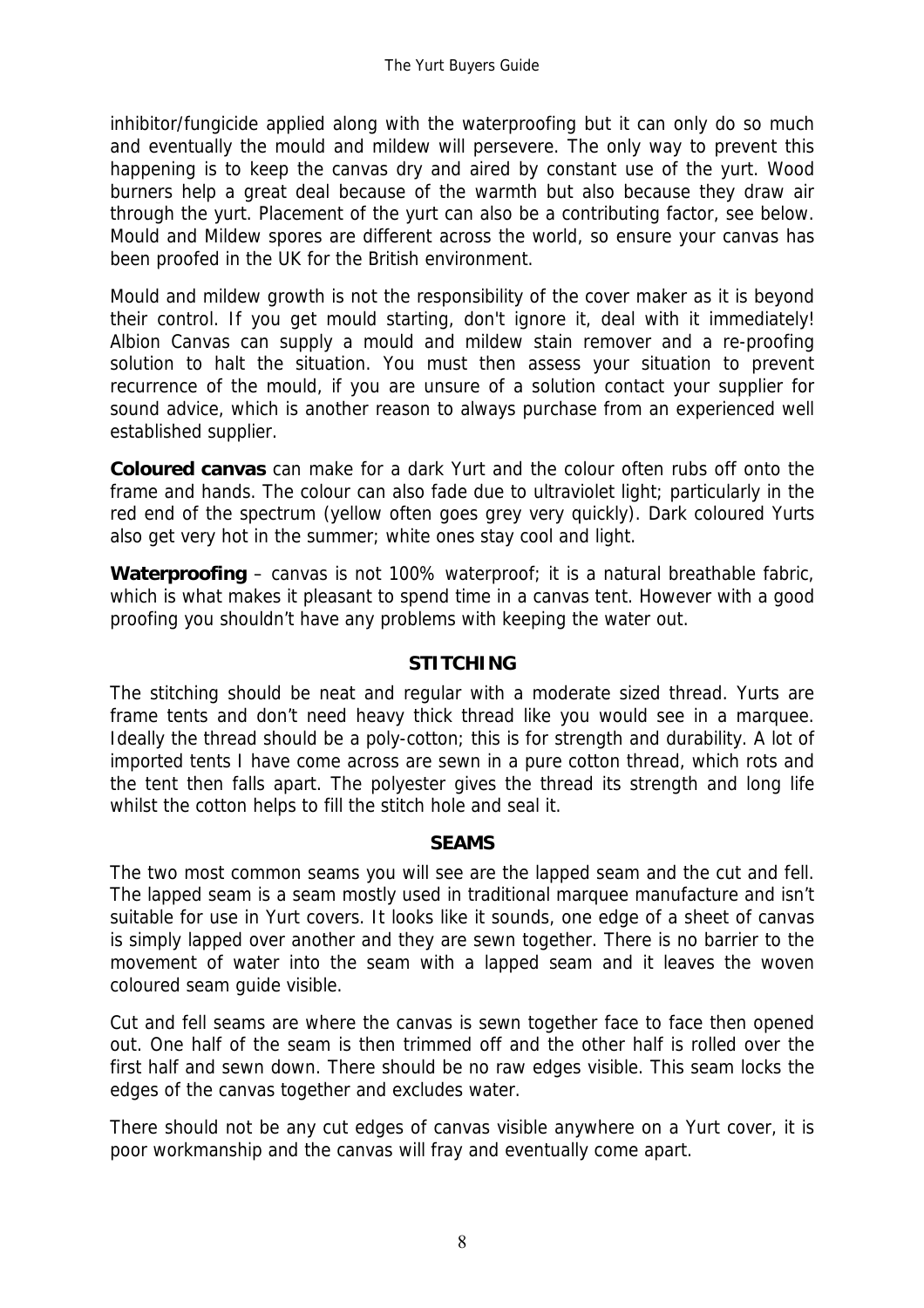#### **ROOF CONSTRUCTION**

Again there are two main types of cover you will come across.

1/ The trimmed tarpaulin.

2/ The tailored cover.

The trimmed tarpaulin is the simplest of covers. First a square of canvas is made up, large enough to cover the Yurt roof. It is then placed on the roof, the wheel hole is marked and a large dart cut and sewn in the tarpaulin to make it a cone. It is put back on the Yurt to check the fit and then the tarpaulin is trimmed around the roof edge before being hemmed. The shrinkage on this type of cover will be uneven, as the warp runs across the Yurt in one direction (see SHRINKAGE above).

The tailored cover is a roof made up of identically patterned truncated triangles. The pattern has been calculated from the roof dimensions to give an accurate fit first time and a neat tailored fit is achieved. Often these covers are not pre-shrunk and will be a little large to begin with, however because of the tailored fit the shrinkage is predictable and will have been calculated into the pattern.

The canvas should be fitted neatly around the doorframe not obstructing the doorway, and be secured to the frame.

A good quality cover will have a double flap system running around the roof edge. This will have an attachment system for the walls, so that the walls are easily removed. The double flap system is to exclude drafts. The securing system will vary but should be well thought through and work!

#### **THE ROOF CAP OR STAR**

This is the cover for the roof wheel and often has a clear central skylight panel, but this is not necessary. The cap should be tailored to fit the roof well; if it is a poor fit it will catch the wind and flap. The star cap has many different names, but usually the wheel cover or crown cover or simply the cap.

There should be a good width of canvas  $(40 - 50$  cm) in the body of the cap to prevent wind and rain blowing up under it, and there should be sufficient guy points to keep the cap secure but without overcrowding the roof with ropes. In smaller Yurts of 16ft diameter and smaller 5 points is the minimum. A well-tailored cap will look good as well as being practical and a feature can be made of it.

Like the roof wheel, the star cap is a good indicator of the competence and knowledge of the cover maker. See the neat curves and close fit of the cap photographed below.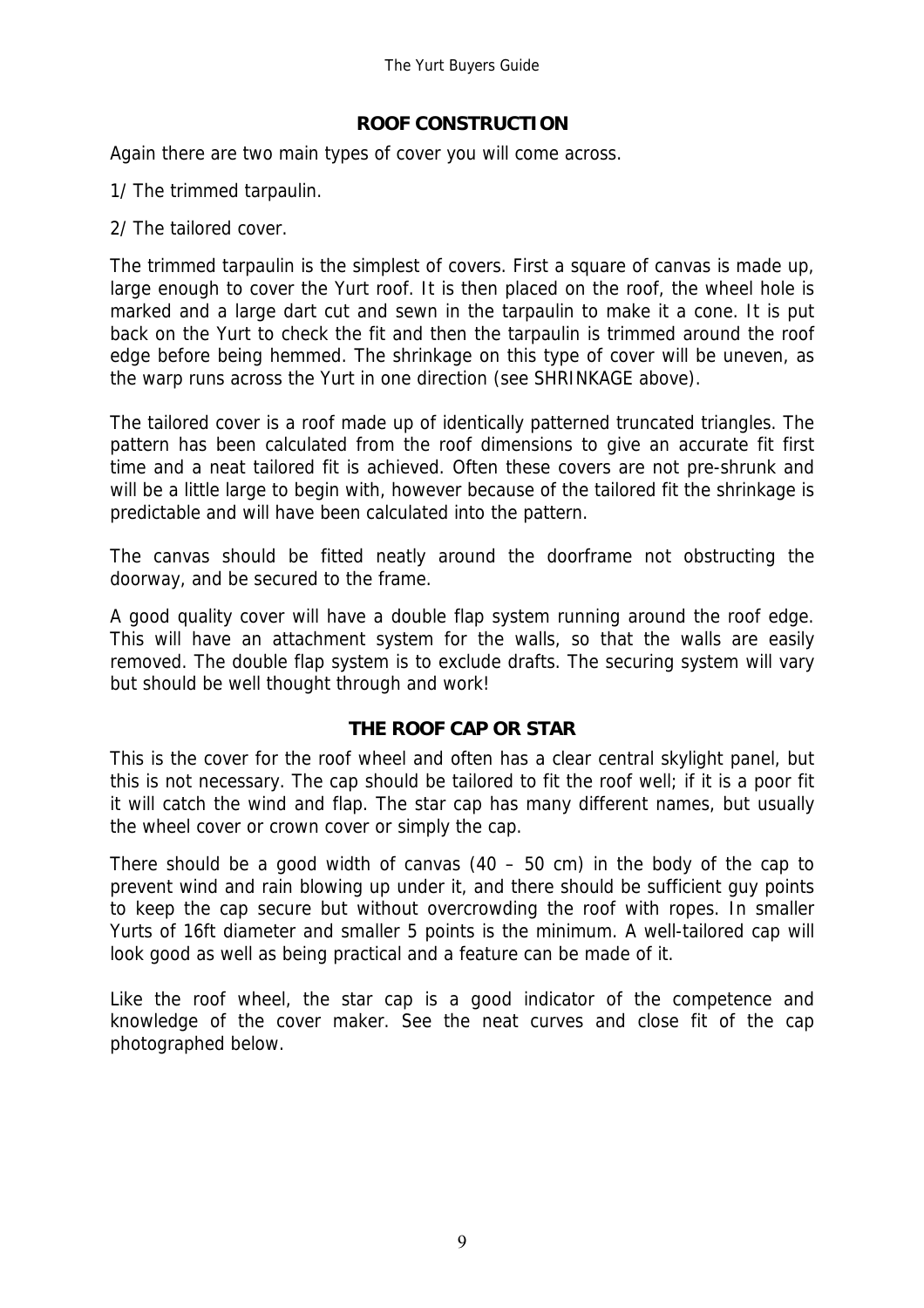

#### **THE WALLS**

These can vary a lot according to the maker's style but here are a couple of pointers to look for.

1/ Made in at least two sections. This makes the walls easier to fit and gives you flexibility in ventilation.

2/ Sod cloth or mud flaps. This is the vinyl base to the walls that helps to prevent the canvas touching the ground and rotting out. Look for a good deep sod cloth in a strong material.

#### **CANVAS DOOR**

These again are made in a variety of ways, but simply look for a good seal all round the door, and ease of operation from inside and outside the Yurt.

#### **GROUNDSHEETS**

Groundsheets need to be tough and well sealed. They also need to be made from a totally waterproof material, canvas won't do. I use a heavy duty PVC with all seams welded not sewn. Sewn seams let the water in so check for this, a dry bottom is more important than a dry head, so a good groundsheet is worth its weight in gold!

The best groundsheets also have a low wall welded all round. This helps to exclude running surface water and works as a draft excluder. Ideally this wall will have a draw cord or other system to help hold it up. This wall system also keeps the Yurt frame on the groundsheet and prevents any likelihood of rot in the trellis base.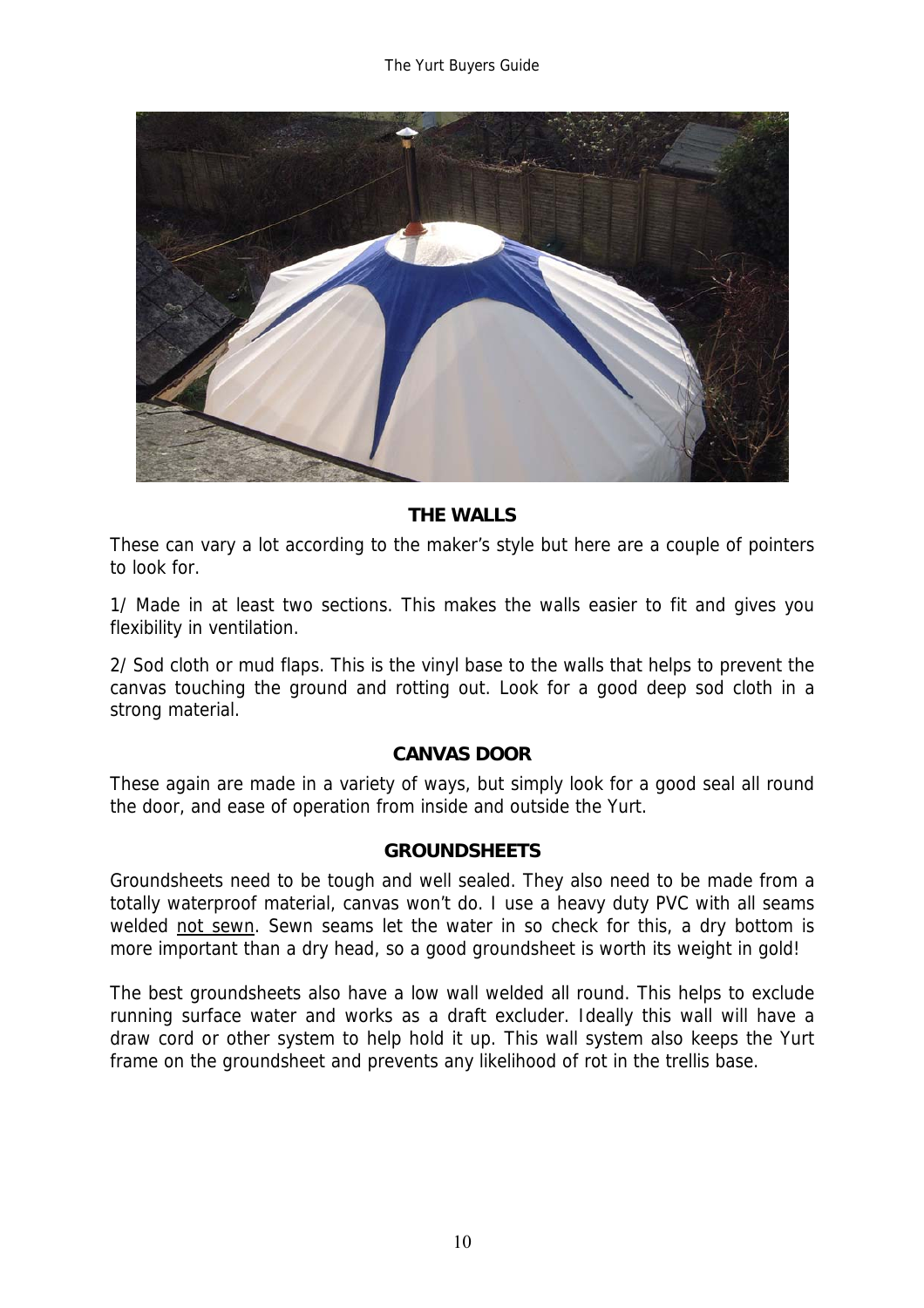#### **DECKING**

One of the favourite ways of sighting a yurt is on a deck, but there can be problems with decks if not constructed correctly. The deck should be either made to the same size as the Yurt or if a large deck is required you will need to use a groundsheet on the deck to prevent water running into the yurt.

The deck really needs to be sealed completely from the ground. If not and it is a boarded deck, the deck can open up in hot weather and then moisture is drawn up into the Yurt causing mould and mildew problems. I have had several calls from puzzled Yurt owners about this problem. Ideally build the deck from marine grade ply to prevent movement and then add your floor boards on top of this.

From experience I have also found that decks are ideal homes for rats and mice and this has been confirmed by the pest control services recently. So ensure no food is left around and that the space below the deck is well sealed to discourage them.

Another alternative to the deck is a simple sand base that the groundsheet can be laid straight onto. A simple layer of 2 – 3 inches of builder's sand levelled out. This will prevent any vegetation rotting beneath the groundsheet, and will freely drain. You could even run under floor heating through it!

#### **SIGHTING YOUR YURT**

Where you place your yurt is extremely important and can affect the life of the canvas. Remember you are trying to avoid damp places where the canvas will have little opportunity to dry out. A badly built deck (see above) can also add to your problems. The basic advice is to avoid being under trees or in a small clearing amongst trees. Hollows are bad places as they are also naturally damp and don't receive the drying winds. Don't site the yurt close to rivers or streams, again because of the constant damp in the air. Don't build too close to hedges, walls or fences because the walls will struggle to dry out in damp weather.

Remember its not the rain or wet that's the problem but persistent damp, so look closely at your intended site and check to see if there are any likely causes for damp to hang around.

To add to that you don't want to site the yurt in too exposed a situation either. Yurts are pretty good at resisting high winds, but they still can be blown over if not securely attached to the ground.

#### **A WORD ON IMPORTED YURTS**

If you are thinking of purchasing an imported Yurt from Central Asia (Mongolia, Kyrgyzstan etc) there are a few extra points you must take into consideration and need to be carefully checked. The climate in central Asia is completely different to the UK, and cultural differences also need to be understood. The climate is very cold but dry with little rainfall although there is snow and it can be very windy.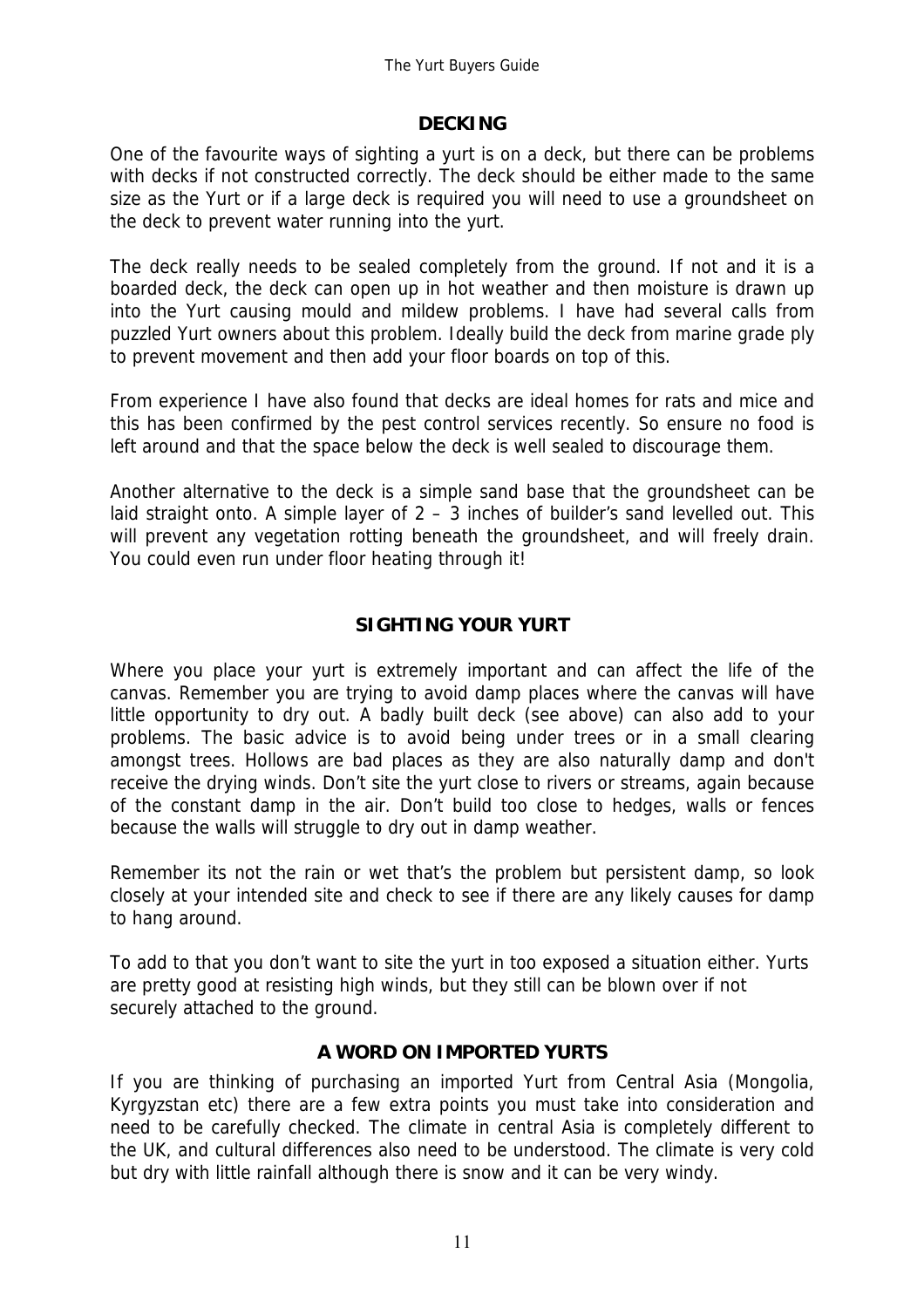1/ Felt covers. Felt covers are to provide insulation and are **NOT** waterproof, without a properly proofed canvas cover the felt becomes waterlogged, extremely heavy and begins to rot. The frame will also begin to rot under the felt, and can collapse under the extreme weight. Ideally speak to customers who have bought from your intended supplier and used their Yurt in the UK. I have come across several people who have been supplied with 'waterproof' canvas covers that have turned out not to be.

2/ Trellis knots/joins. These are usually made in rawhide and if they get damp will loosen and undo. Replacing these ties is a long and sometimes painful job.

3/ Wood. The wood used in these Yurts is usually willow which is susceptible to rot. The framework is painted and its worth checking that the paint has no lead in it.

4/ Frame design. It is desirable to have a very tightly set trellis and a lot of roof ribs in Central Asia to show your wealth. This makes for a heavy Yurt and may not be suitable if you intend to move your Yurt regularly. To give an example of a Kyrgyz Yurt Albion Canvas was involved in renovating; it has a diameter of around 5m, so it is comparable to an Albion Canvas No 16 Yurt at 4.8m. The Albion Canvas No 16 has 36 roof ribs, the Kyrgyz has 80! This effectively doubles the build time.

#### **PLANNING PERMISSION**

Many people believe in the UK that you don't need planning permission to put up a yurt as it is a temporary structure. This is a bit of a grey area and it will all depend on where you are in the UK and what you are planning on using your yurt for.

Planners tend to fall back on the 28 day rule; which means you can not put a temporary structure up for more than 28 days in a year. However most garden placed yurts of moderate size shouldn't have a problem if they are only erected for the summer months.

I would suggest you always consult your local planning department, making assumptions can be expensive!

More and more councils are becoming aware of yurts and several planning applications have been granted around the UK, particularly with regards to campsites.

Albion Canvas has assisted several campsites in their planning applications. We are not planning experts, but we have learnt from experience what planners like to see. If you would like help with your application do get in touch.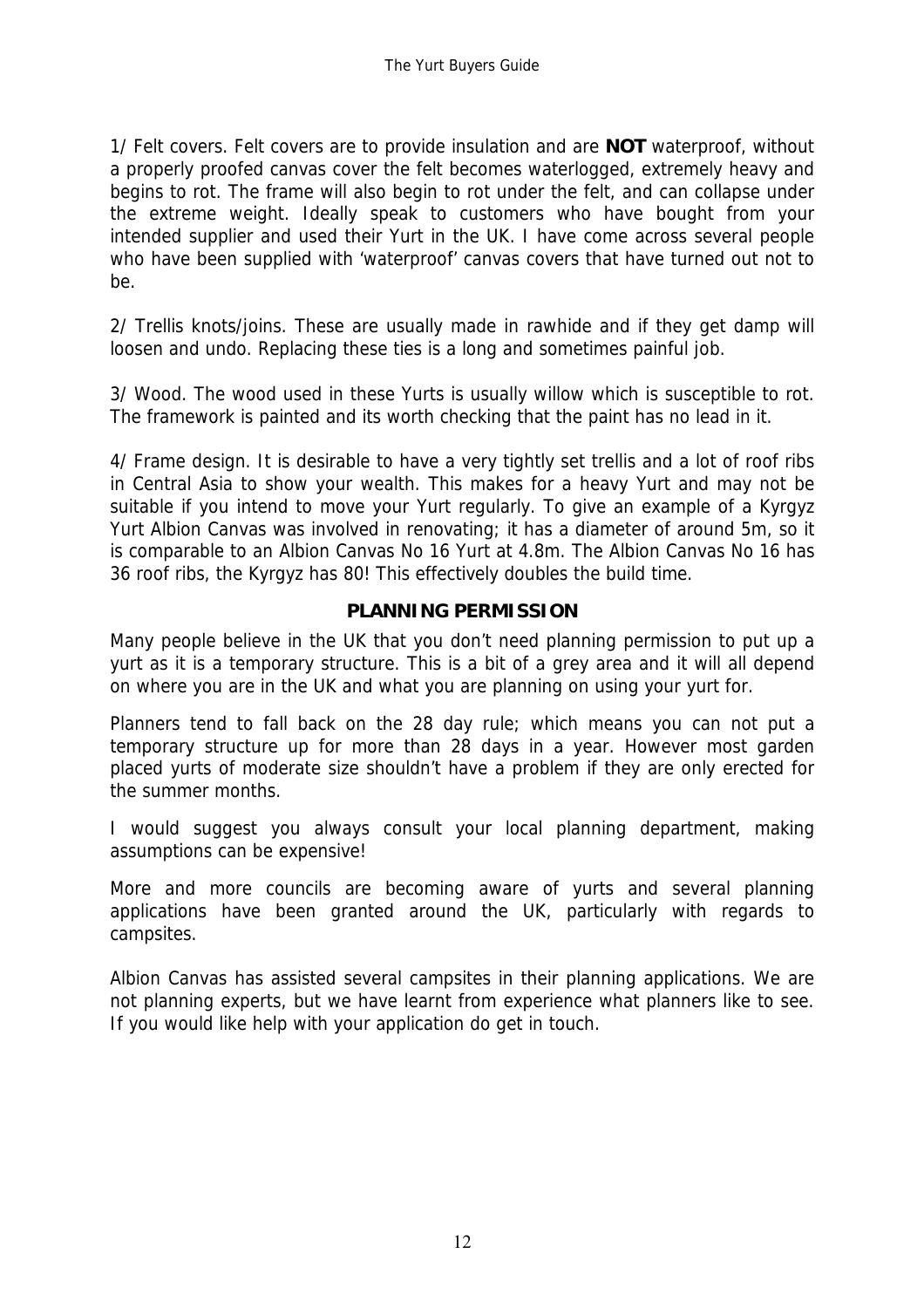#### *Check List Frame*

| <b>Item</b>                               | <b>YES</b> | N <sub>O</sub> |
|-------------------------------------------|------------|----------------|
| Smooth finish to wood work                |            |                |
| Tightly knotted trellis                   |            |                |
| Ash frame                                 |            |                |
| Reasonably straight trellis poles         |            |                |
| Steam bent trellis                        |            |                |
| Reasonably straight roof ribs             |            |                |
| Reasonably circular wheel                 |            |                |
| Well tied bracers on the wheel            |            |                |
| Well finished joints on the roof wheel    |            |                |
| Square roof rib ends and roof wheel holes |            |                |
| Well made solid door frame                |            |                |
| Good fitting door                         |            |                |

#### *Check List Cover*

| <b>Item</b>                              | YES | N <sub>O</sub> |
|------------------------------------------|-----|----------------|
| Fire retardant canvas                    |     |                |
| Water proof canvas                       |     |                |
| Rot inhibitor                            |     |                |
| Cut and Fell seams                       |     |                |
| Allowance made for shrinkage             |     |                |
| Poly-cotton thread                       |     |                |
| Tailored cover                           |     |                |
| Double flaps at joins                    |     |                |
| Good deep sod cloth on wall base         |     |                |
| Well fitted star cap                     |     |                |
| Good depth of canvas around wheel on cap |     |                |
| Well fitting canvas door                 |     |                |
| Welded groundsheet                       |     |                |
| Wall on groundsheet                      |     |                |

Well I hope all that helps in your search for your ideal Yurt. There is a lot to take into consideration, and I probably haven't covered everything but there is a lot of work and detailing in a well made Yurt.

As I said before, take your time, consider what you are using your Yurt for and get the right bit of kit for the job. If it's for commercial use make sure it comes up to all the health and safety regulations.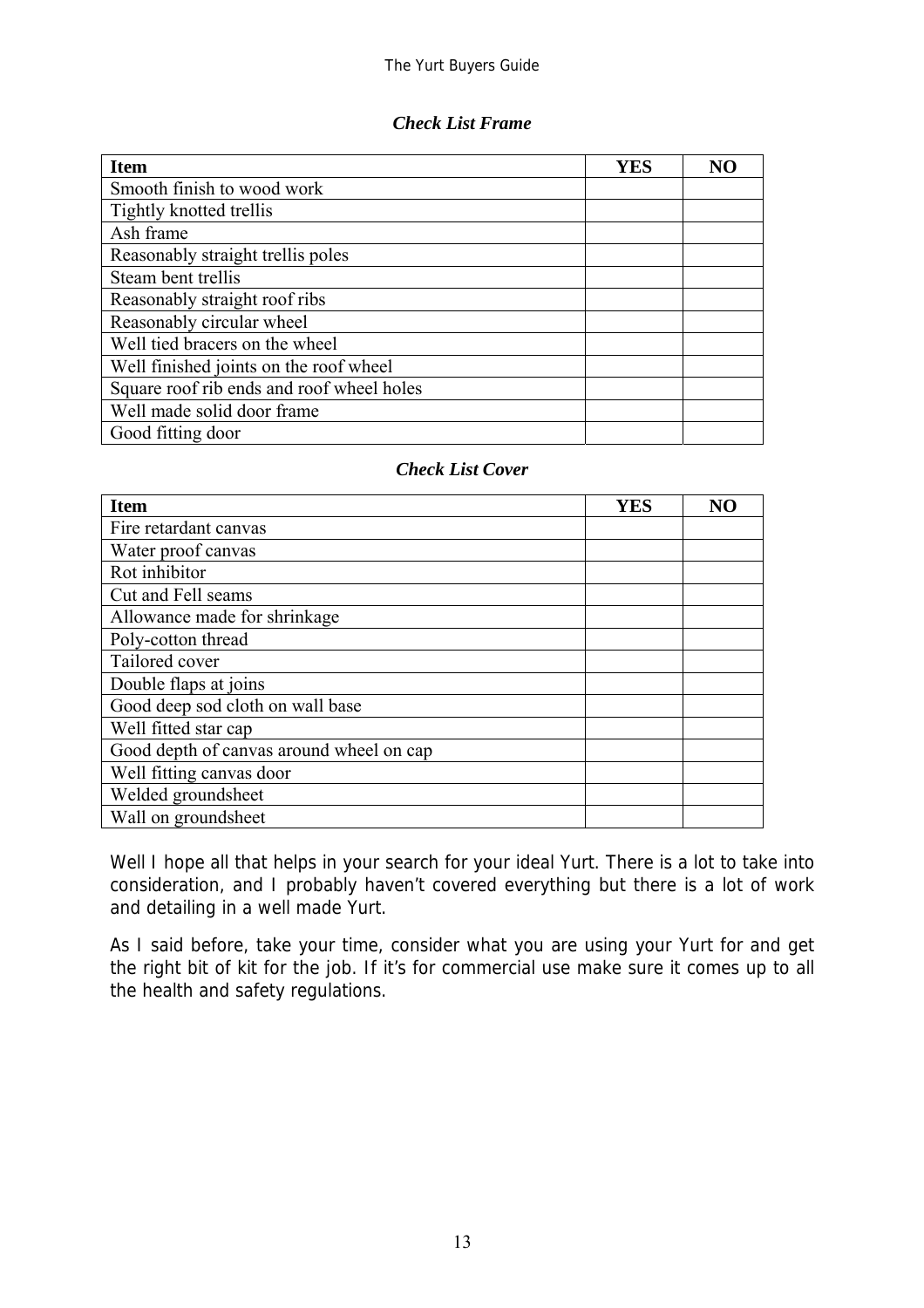#### **Designing Your Albion Yurt** .

The idea is to talk through the various ideas, adaptations and add-ons we can offer you to design your yurt to suit you.

Let's start from the ground up and go from there.

#### **Where and how are you going to use your yurt?**

Yurts can be permanently sited, completely mobile for camping or used as exhibition stands stalls, mobile theatres and many other things so you need to work out how you want to use your yurt and design it accordingly.

If permanently sited, its position needs to be carefully thought out. Under trees it's always damp and reduces the life of the canvas. Continuing with the damp theme, avoid siteing your yurt too close to rivers and streams or even hedges, even dips in the ground can hold the damp.

Exposure to the full elements can be a problem, on the sea front for instance or the crest of a hill. Yurts are very stable but still can be blown over in very strong winds without additional guying. Decks work best in exposed situations, with the stanchions concreted in and the yurt securely attached to the deck, keep the deck low in these situations too.

#### **Deck or Groundsheet?**

Decks can be expensive to build correctly, but are very worthwhile. Groundsheets are an instant easy to transport, relatively cheap flooring system.

You can make a deck to the size of your yurt or larger to give a seating area. If you make a large deck you will need some way to prevent rain water running into the yurt, the simplest way to do this is to use a groundsheet with a welded wall. This means you can also take your yurt away with you if you wish.

Decks made to size need to be sealed from the ground to prevent boards opening up and allowing warm damp air to be drawn up into the yurt. Its best to use marine grade ply for this and perhaps insulate the floor as well – the old camping principle of more insulation under you than over you equally applies here.

#### **Size of Yurt?**

Think carefully about the size you would like, and remember that going up in size from 12ft diameter to 14ft diameter say is not simply an additional 2ft, but another 40 square feet of area. See the chart below to compare some common sizes; this chart is based on Albion yurt dimensions which are fairly standard British Yurt dimensions.

It's also worth considering purchasing the next size of yurt up from the one you think you could manage with, there's nothing worse than wishing you had just a little bit more space!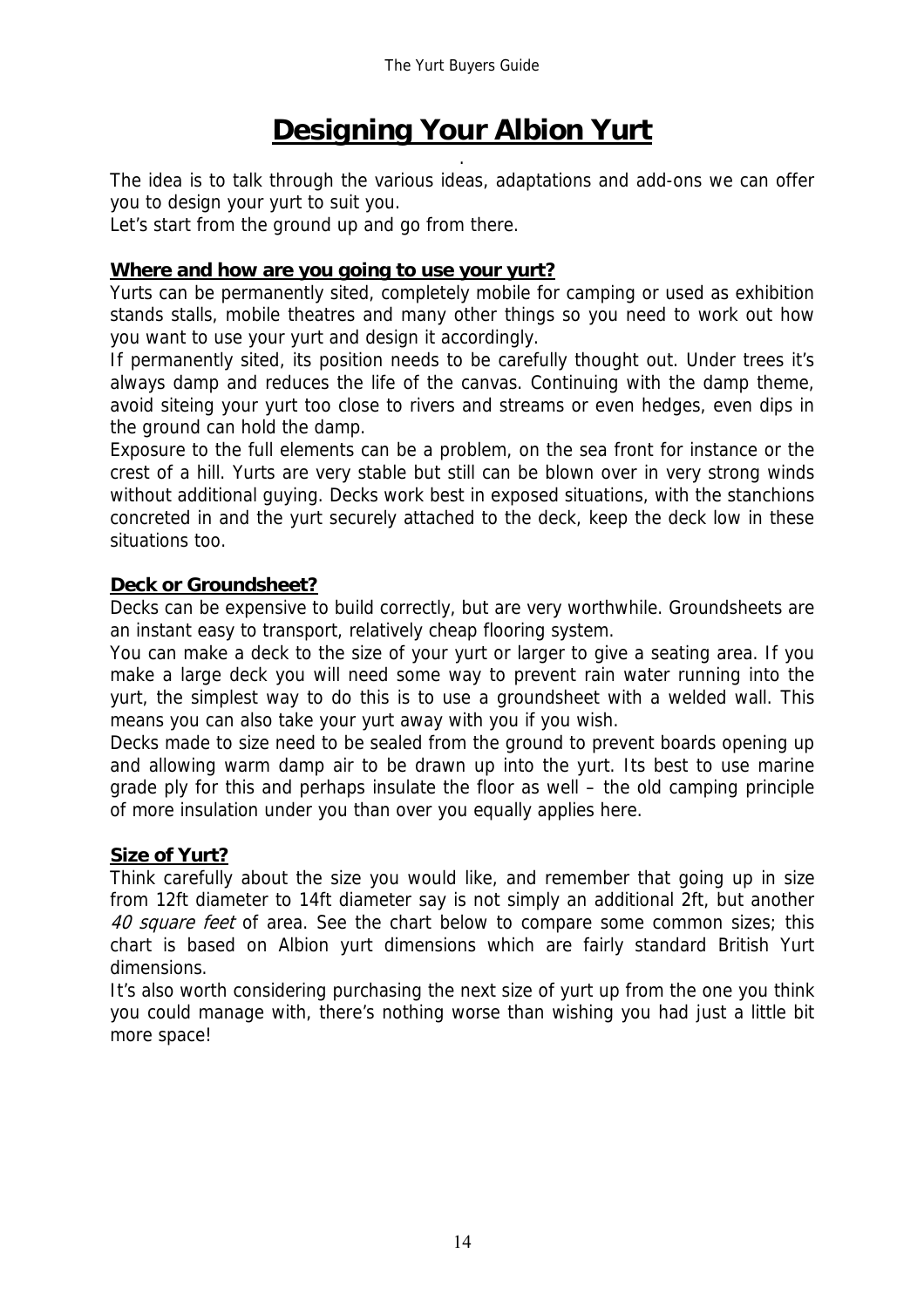| Yurt         | <b>Diameter</b>  |                  | Area             |                   |
|--------------|------------------|------------------|------------------|-------------------|
| No 10        | 3.2 <sub>m</sub> | 10ft 6"          | $8 \text{ m}^2$  | $86 \text{ ft}^2$ |
| No 12        | 3.74 m           | 12ft 3"          | 11 $m2$          | 115 $ft^2$        |
| No 14        | $4.27 \; m$      | 14 <sub>ft</sub> | 14.31 $m2$       | 154 $ft^2$        |
| No 16        | 4.8 <sub>m</sub> | 15ft 10"         | 18 $m2$          | 200 $ft^2$        |
| <b>No 18</b> | 5.35 m           | 17ft 6"          | 22.5 $m^2$       | 240 $ft^2$        |
| No 20        | $6.14 \; m$      | 20ft 2"          | 29.6 $m^2$       | 315 $ft^2$        |
| No 21        | 6.3 <sub>m</sub> | 20ft 8"          | $32 \text{ m}^2$ | 340 $ft2$         |
| No 22        | $6.67 \; m$      | 21ft 11"         | 35m <sup>2</sup> | 380 $ft^2$        |
| No 24        | $7.32 \; m$      | 24ft             | 42 $m2$          | 452 $ft^2$        |
| No 24 6      | 7.47 m           | 24ft 6"          | 44 $m2$          | 472 $ft^2$        |
| No 26        | 8 <sub>m</sub>   | 26ft 3"          | 50 $m2$          | 541 $ft^2$        |
| <b>No 28</b> | 8.55 m           | 28 ft            | 57.4 $m2$        | 616 $ft^2$        |
| No 30        | 9.1 m            | 29ft 10"         | $65 \text{ m}^2$ | 700 $ft^2$        |

#### **Height and Headroom**

Most people are going to be happy with a standard height yurt, giving about 5ft 8 inch clearance across the space (1.725m) and a similar door height. For commercial yurts its worth upgrading to a higher walled yurt. A simple 8 inch (200mm) increase in wall height gives 6ft 2 inch (1.88m) clearance for door and headspace, a further 8 inches (200mm) gives a huge 6ft 10 inches (2.08m) clearance, obviously the overall heights will increase accordingly. The reason for the 8inch (200mm) increments is down to the setting of the trellis which is based on our standard 16.5 inch (420mm) frequency trellis. Closer set trellis can be made for stronger, heavier yurts, which will also increase the amount of roof ribs.

#### **Doors**

Albion Canvas supply a variety of doors and doorways to suit your needs. Standard doors are 2 trellis widths wide (16.5 inches  $x$  2 = 33 inches) and 5ft 6<sup>"</sup> high (clearance). Higher doors need to have a higher trellis to prevent too much distortion in the roof line.

Door width can be increased to a 3 x 16.5 inch  $=$  49.5 inch wide door. The wider doors are great for commercial use, allowing two people to pass in the doorway. An even wider door frame can be produced, but hanging doors on this frame can be too bulky, if you need more door space, add more doors.

Additional doors are useful for traffic flow and as fire exits. We recently designed a yurt for Hugh Fearnly-Whittingstall which was for use as a stall. It had a single rear door access and then twin wide doors at the front set about 3 metres apart. This was to allow for a flow of customers through the space with a central dividing counter. The 3 metre width of wall also had a large window as a shop window (high walled yurt).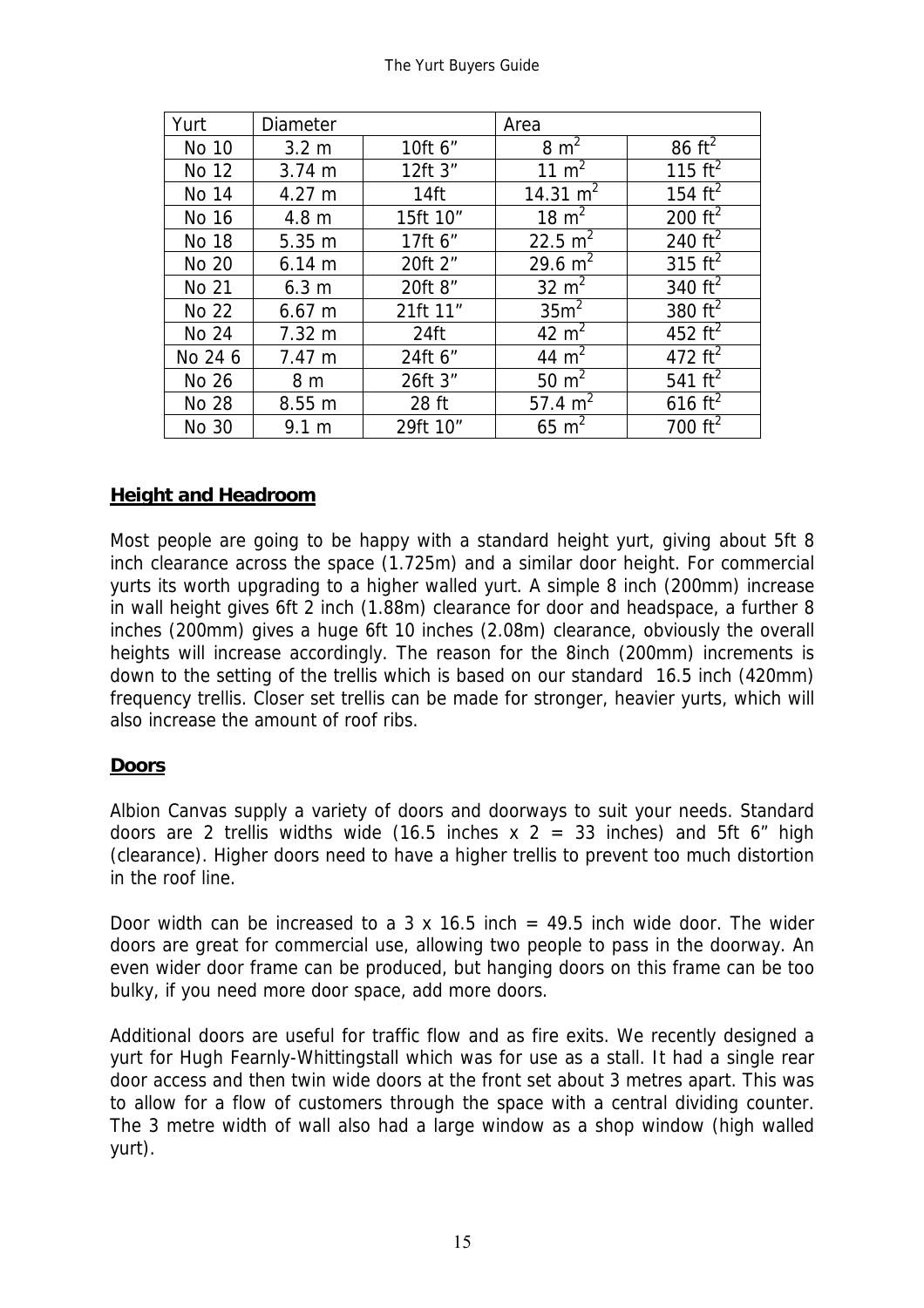The door frames can be simply covered with a zipped canvas door, or have wooden doors and locks fitted. We usually advise twin leaf doors, but single doors are fine in standard width door frames. The canvas doors are simple and light to transport, but the wood doors add a real feeling of security. Wide door frames can only have twin leaf doors fitted.

Some people like to have stable doors, but I find this puts too much strain on the doorframe and can push it out of true making closing the door difficult.

Most of our doors are fitted to open internally, although we can make them externally opening if you wish, but you will need to make some provision for securing the door when open to prevent the wind banging the doors about.

#### **Joining Yurts**

We have joined many yurts together over the years to give additional rooms without breaking up the beautiful circular space. Having an additional smaller yurt joined to a main yurt gives you an extra room ideal as a bedroom for children if you are renting your yurts out. This means Mum and Dad can put the kids to bed and sit up enjoying a quiet evening with friends without disturbing the children - a big seller if you're on a fixed site.

We have joined yurts as bedrooms, bathrooms, and even built an entire yurt 'house', with bathroom, kitchen, two bedrooms and a living room.

Any sized yurt can be joined to any other sized yurt, and can be joined directly or with a corridor

#### **Type and colour of canvas cover**

Standard colour is 'natural' an unbleached white and has a number of advantages over the coloured canvas. In short the white canvas allows more light to pass through, is cooler in the hot weather and can be easily decorated. The negatives of the white canvas is it does show the dirt, but there are various cleaning products that work extremely well and are canvas and environmentally safe.

The next most popular colour is 'sand', a mid brown canvas, and then there is the 'olive' canvas. Both the olive and the sand tone the appearance of the yurt down but do make the inside very dark and hot in the sun. The heating can be reduced by the use of insulation and the light can be improved with a white liner and additional windows. Other colours are available to special order subject to a minimum run of 1000 metres – so you need to order a few yurts to achieve this!

The canvas is available in two types - pure cotton and 50/50 polyester cotton. The colours sand and olive are only usually available in polycotton, but olive is occasionally available in pure cotton and we do have the sand made up in cotton if there is a large enough order.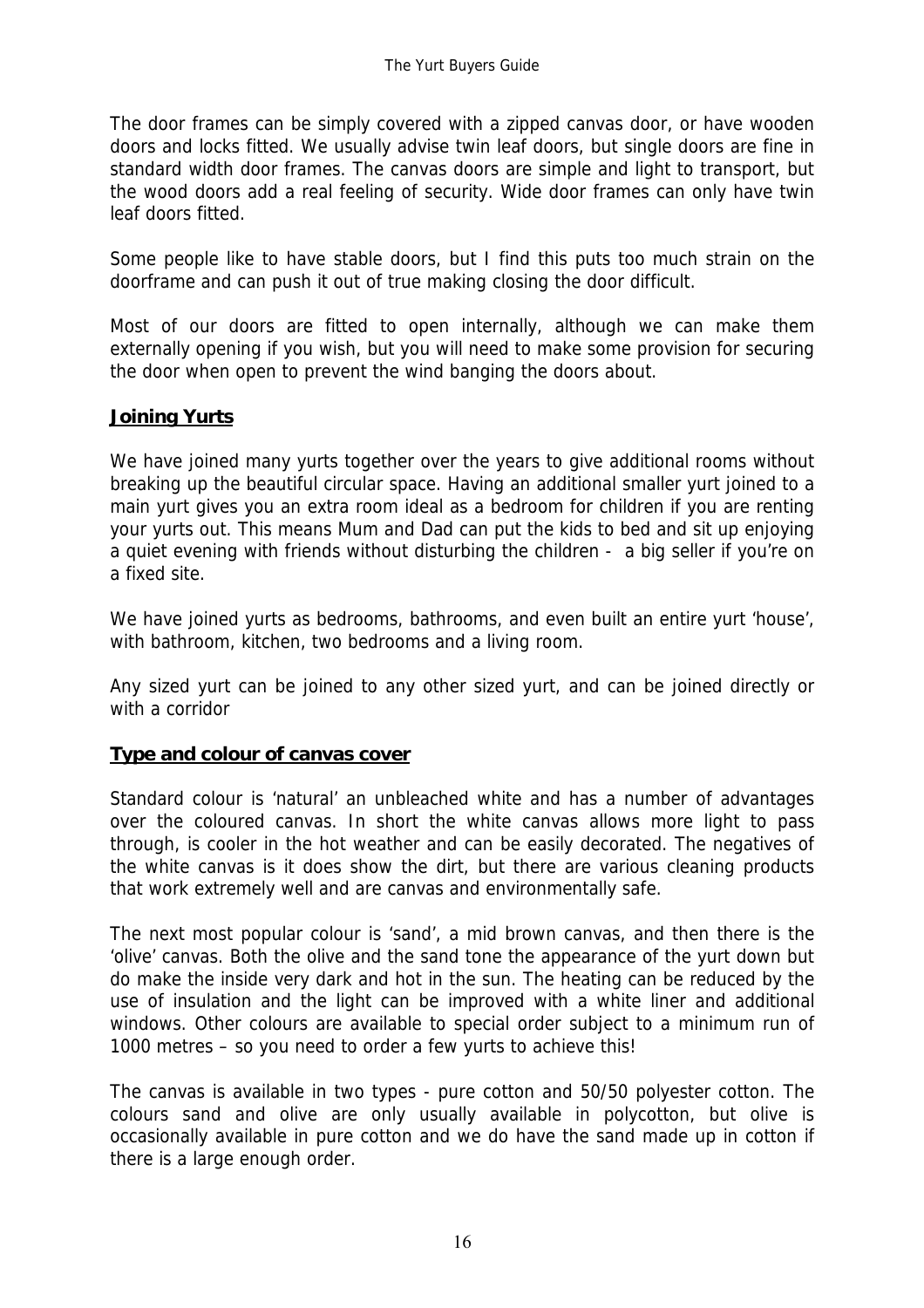The cotton is softer and easier to handle and 'seals' quicker than the polyester cotton. When we make up a canvas cover we pierce it with thousands of little stitch holes. These seal up when the tent has been wetted and then dried but may cause an initial leak. In cotton this happens after one wetting, with polycotton this can take several wettings to achieve. This can be speeded along by painting the seams with Nikwax Cotton Proof to seal them.

The advantage of the polycotton is that it is stronger for its weight than cotton is, so useful in larger yurts.

The cotton is also available in two weights – standard 12oz (393gsm) or 15oz (509gsm). All prices are for standard 12oz canvas which is a good all round canvas. However for longer term use the 15oz is stronger and more durable and less likely to 'wick' when used in conjunction with liners. More on this under 'liners'.

All our canvas is sold with a 3 part proof as standard. Water resistant proofing, rot inhibitor and fire retardant. The fire retardant is there for your safety and to protect your investment. Non fire retardant canvas will burn at 3 mph on a dry day, that may not seem very fast but that's a 6 metre yurt in about 3 minutes!

#### **Windows**

We can fit various styles of window in your yurt. The simplest is a straightforward clear PVC window material sewn into the canvas. Curtains can be hung on the inside. Any shape or size you like – we've done round windows, long rectangular picture windows, heart and moon shapes, and even gothic arches!

Then there is the opening netted window. This has a mosquito net sewn into the canvas, with a zip down outer flap. The flap can be rolled up or pegged out to allow airflow on a wet day without letting in the weather. This flap can be plain canvas or can have a clear PVC section sewn in so that it still works as a window when closed.

The fanciest window is a framed opening timber window. This has a wooden frame and fits into the trellis wall the same as a door, but it has a twin opening window with acrylic glazing.

#### **Porch**

The addition of a porch makes a real difference to the whole door area and warmth and use of the yurt. Even the simplest porch protects the door area in wet weather and means you can leave the door open if it's warm and wet and get no rain in (provided it's not blowing straight into the door). They also help prevent turning the area in front of the door into a quagmire in wet weather. Simple rough timber duckboards are also a big help.

Complete box style porches give you somewhere to store your wet gear and boots, and have a zipped door into them.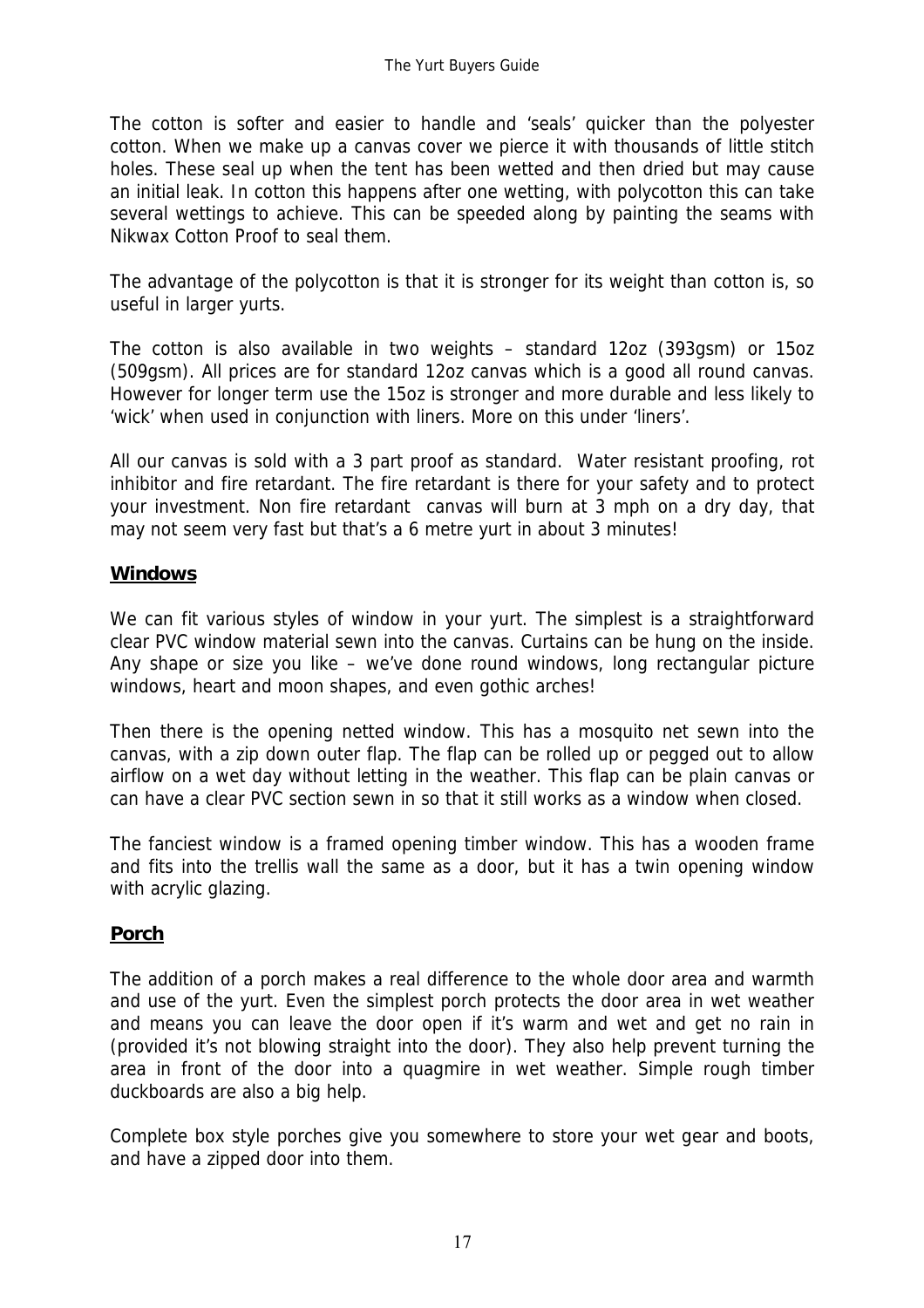All porches are easily fitted and removed with zipped roof attachments, which are angled and shingled to shed the rain.

#### **Liners**

The beauty of the yurt is the ability to insulate and line the structure to give added colour and warmth.

We offer a number of liner options from simple coloured cotton liners through to full felt liners.

Before talking about the different types of liner I want to go back to the issue mentioned earlier about the 'wicking' of canvas. If an absorbent non proofed fabric is against an outer proofed fabric and the inner fabric becomes damp, it will 'wick' water straight through the outer layer despite the proofing. This is why it's important to check your liners regularly particularly in long term poor weather. To help prevent this happening I recommend using the heavier 15oz canvas with liners. Its extra thickness reduces the chance of wicking enormously. I also recommend you re-proof your canvas yearly with a permanently sited yurt, and consider a 'winter cover'.

Felt Liners are a thick 'felted' wool fabric that give amazing insulation and are the traditional covering of yurts in Central Asia. Our felt is British wool and manufactured in the UK using a machine process called needle felting. This gives a beautiful even thickness creamy white wool fabric which we cut and sew to fit each individual yurt. The felt is about 12 – 15mm thick ( $\frac{1}{2}$  inch) and is very bulky so not for use with a very mobile yurt. I recently fitted some felt to a yurt and with the temperature outside of about – 5 degrees we were snug inside with a temperature of around 23 degrees (wood burner heated). Each liner is made in separate overlapping sections to make it easier to handle.

The felt can be a little fluffy and dusty for some people so we also offer lightweight cotton liners to place inside the felt and keep the wool fibres out (this isn't a big problem). The cotton liners are available in 30 different colours and we can also offer an organic cotton liner.

Serge liners are a woven wool liner, thinner than the felt (about 2 mm thick) but lighter and more portable than the felt. The serge is available in 22 colours from 'natural' through to gorgeous deep blues and crimson. The beauty of the serge, other than the colour, is its portability, so you can take it away with your yurt. It's mainly used to reduce the light passing through the white canvas but without making the yurt too dark. This can be backed up with modern reflective silverised bubble wrap style building insulation between the serge and the canvas for added insulation with long term sited yurts.

#### **Winter Covers**

The good old British winter can really take the toll out of a canvas tent so we have come up with a protective layer for the winter months. Albion Canvas are the only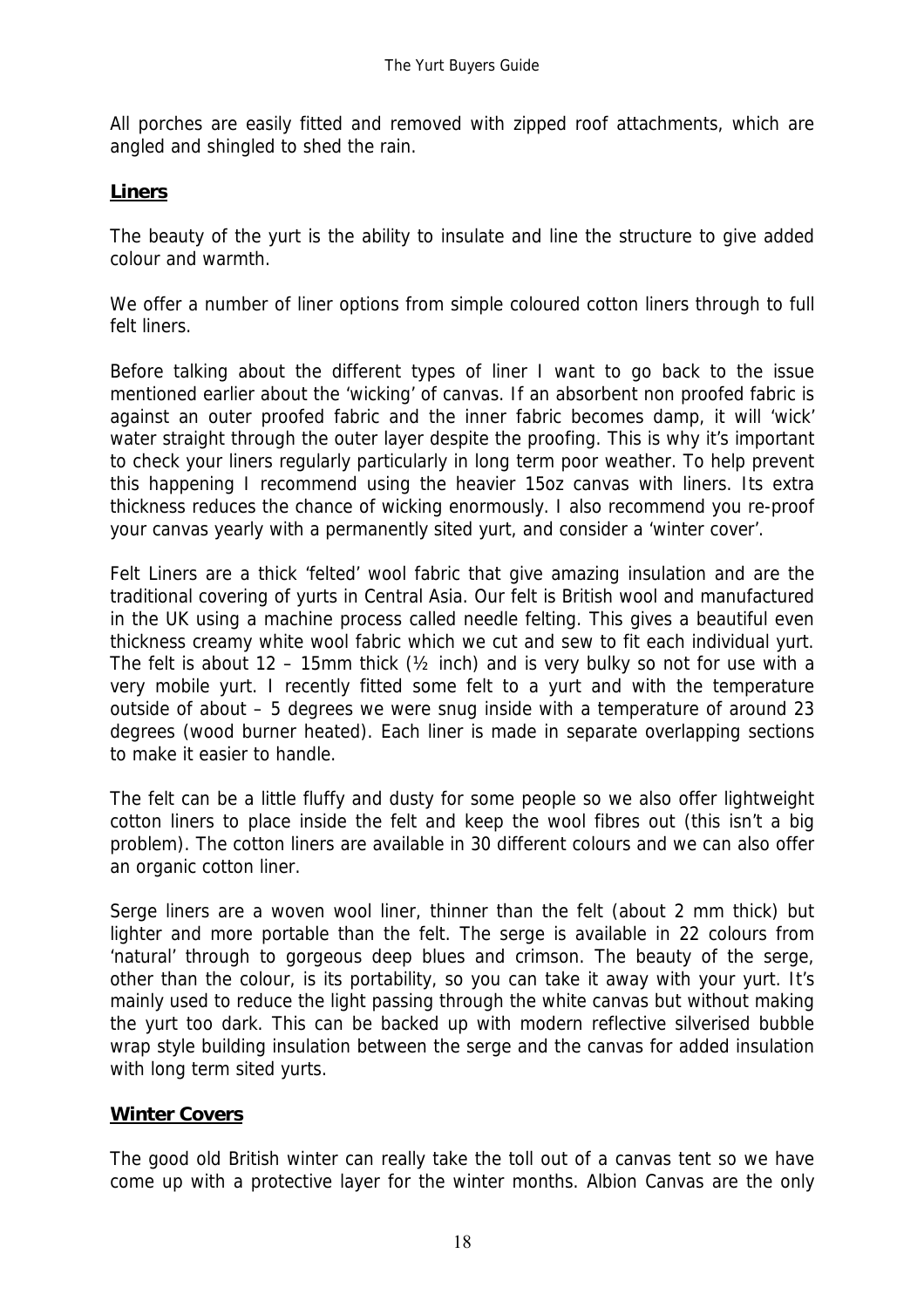yurt company to offer this innovation (as far as I am aware!). In short the winter cover is a simple one piece lightweight pull over cover. It is a man made fabric dark green in colour and breathable. We make it over large to allow air to circulate between the layers and recommend you check regularly for no build up of damp. The fabric is extremely water resistant and easy to fit – about 10 minutes to put on and 10 to take off, and can be made as a simple bag cover or with access doors. This cover when used correctly will extend the life of you main canvas considerably. Windows can be fitted to line up with existing windows in your yurt.

#### **Wood Burning Stoves**

Probably the single greatest selling point and attraction of the yurt is the wood burning stove. To be able to spend time in your yurt whatever the weather with your feet up in front of the fire, a good book and cup of tea (or something stronger!) well it's hard to beat.

There are all sorts of types and prices of stove available but you need to make sure you get the right size and type for your yurt.

If you are mobile with your yurt you want an efficient but lightweight stove, and our stoves fit the bill. Made by hand locally from new and recycled steel they are relatively light and will stay in overnight (except the mini box and twig stove which are too small to stay in).

In a fixed situation we offer the same quality of stove but with the addition of a brick lining. This makes the stove heavier but more efficient and longer and steadier burning.

The position of the stove in your yurt needs to be considered carefully with regard to the way you intend to use your space.

A centrally placed stove is the simplest, safest and easiest to do. This is because the flue (or chimney) needs to be higher than the yurt to prevent down drafts blowing smoke back into your yurt. With the stove positioned centrally the yurt itself can support that long length of pipe, the heat will be radiated evenly and the stove is the maximum distance away from your frame.

The problem with the centrally placed stove for some people is it breaks up the central space, so they want the stove over to one side. We can do this with a specially angled flue collar to take the flue out through the yurt roof closer to the wall. You will need to either guy the flue out externally or screw the flue to the stove and the stove to the floor slab. This is to prevent the long external section of flue acting as a lever in high winds and pushing the stove over. You will also need a protective backing for the stove to prevent heat damage to your yurt. This can be done simply with a steel plate or fire proof board, which you can then paint or tile decoratively. This will also help reflect heat back into the space.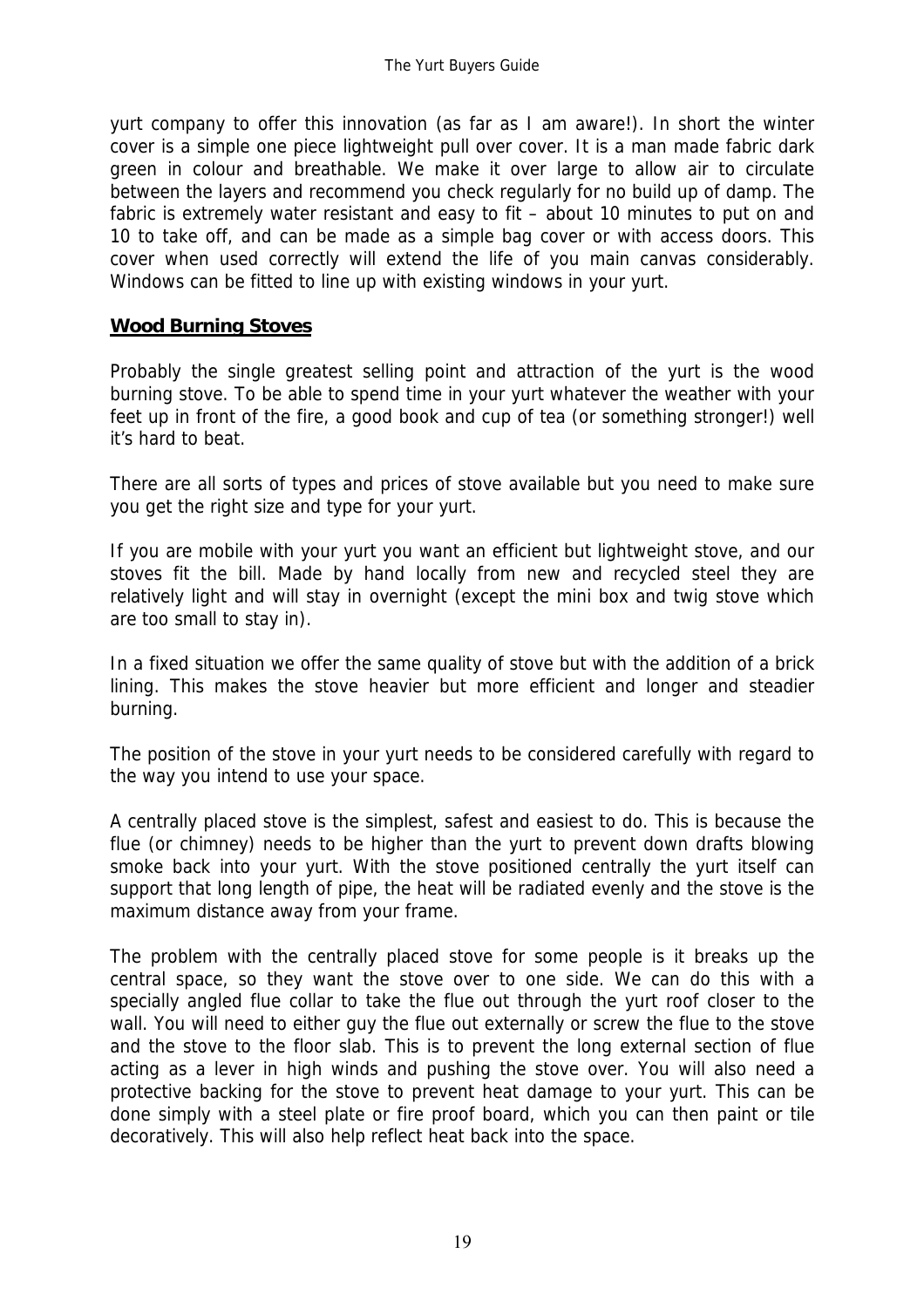#### **Carpeting**

We can offer two options on carpeting at the moment, either our lightweight jute camping carpets or the heavier coir matting.

The jute is relatively light, folds up easily and is very portable, giving a quick finish to your yurt. The jute can be tucked under the trellis to fix it into place.

The coir is only really for permanent situations, it is heavy bulky and very tough but does look fantastic on the floor, although it can be a little difficult to clean.

Well thats about all for now that I can think of. I hope you find this article useful. If you would like to talk to someone about your yurt plans, do please give us a call on 01364 649101 for advice or to discuss a potential order. No pressure sales, just lots of enthusiasm and knowledge from 15 years of trading and a lifetime of camping.

## *Alan Wenham*

www.albioncanvas.co.uk



30ft Albion Canvas Yurt with olive green canvas

#### **MINI GLOSSARY**

| <b>English</b> | <b>Mongolian</b> | Kyrgyz  | <b>Turkoman</b> |
|----------------|------------------|---------|-----------------|
| Yurt           | Ger              | Boz uy  | Qara űy         |
| trellis        | khana            | kerege  | Kïrk-altï bas   |
| Roof wheel     | toono            | tvunduk | Dа              |

Please do not take this as gospel, regional variations are very common and even among the style differences there are different names for different sized Yurts!